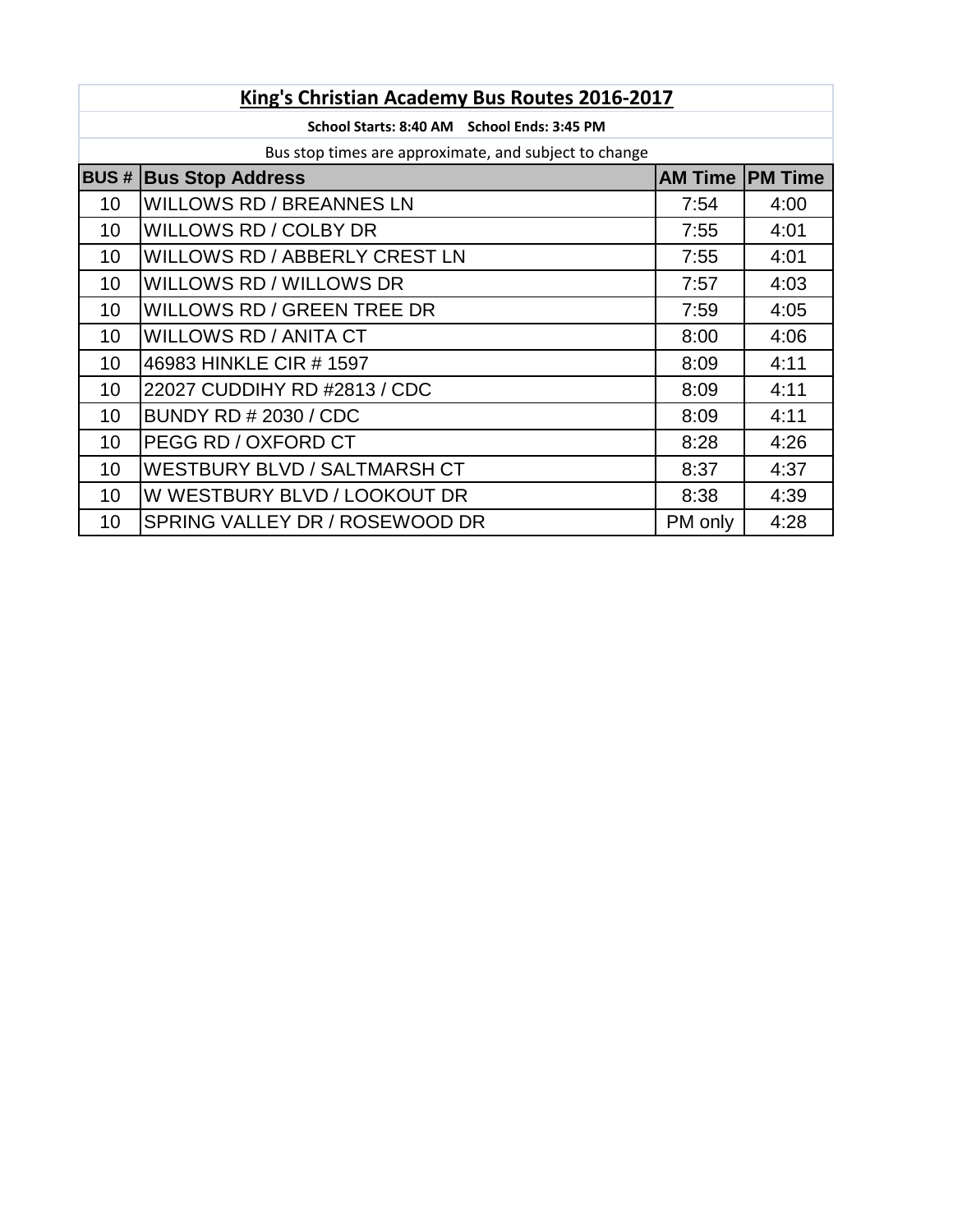|    | <b>BUS # Bus Stop Address</b>                |         | <b>AM Time PM Time</b> |
|----|----------------------------------------------|---------|------------------------|
| 20 | <b>SCARBOROUGH DR / PLANTER CT</b>           | 7:10    | 5:15                   |
| 20 | 46637 MIDWAY DR                              | 7:14    | 5:07                   |
| 20 | PACIFIC DR / COLUMBUS DR                     | 7:18    | 5:05                   |
| 20 | <b>LIBERTY ST / PACIFIC AVE</b>              | 7:19    | 5:05                   |
| 20 | <b>SUBURBAN DR / LEESA CT</b>                | 7:21    | 4:59                   |
| 20 | TRI COMMUNITY WAY/ KRYSTAL LN                | 7:25    | 4:50                   |
| 20 | FLAT IRON RD/ STONEY CT                      | 7:32    | 4:46                   |
| 20 | 45798 GUENTHER DR                            | 7:34    | 4:44                   |
| 20 | FLAT IRON RD / GREENS REST DR                | 7:36    | 4:41                   |
| 20 | 45950 NORTH GREENS REST DR                   | 7:36    | 4:41                   |
| 20 | 44841 GLEBE LN                               | 7:40    | 4:20                   |
| 20 | PINEY POINT RD / DRIFTWOOD LN                | 7:42    | 4:22                   |
| 20 | PINEY POINT RD / CLARK RD                    | 7:46    | 4:29                   |
| 20 | <b>VALLEY LEE FIREHOUSE</b>                  | 7:50    | 4:05                   |
| 20 | MCKAYS BEACH RD / MCKAYS COVE RD             | 7:55    | 4:02                   |
| 20 | MEDLEY'S NECK RD / DRUMMER FARM LN           | 8:01    | 4:07                   |
| 20 | <b>MEDLEY'S NECK RD / MULBERRY FIELDS LN</b> | 8:04    | 4:11                   |
| 20 | MEDLEYS NECK RD / LACIS WAY                  | 8:09    | 4:17                   |
| 20 | HAPPYLAND ROAD / PINEY POINT ROAD            | 8:14    | 3:55                   |
| 20 | 19986 PINEY POINT RD                         | 8:15    | 3:54                   |
| 20 | <b>MIDWAY DR / YORKTOWN DR</b>               | PM only | 5:07                   |
| 20 | 17242 PINEY POINT RD                         | PM only | 4:28                   |
| 20 | 21422 MANON WAY                              | PM only | 4:57                   |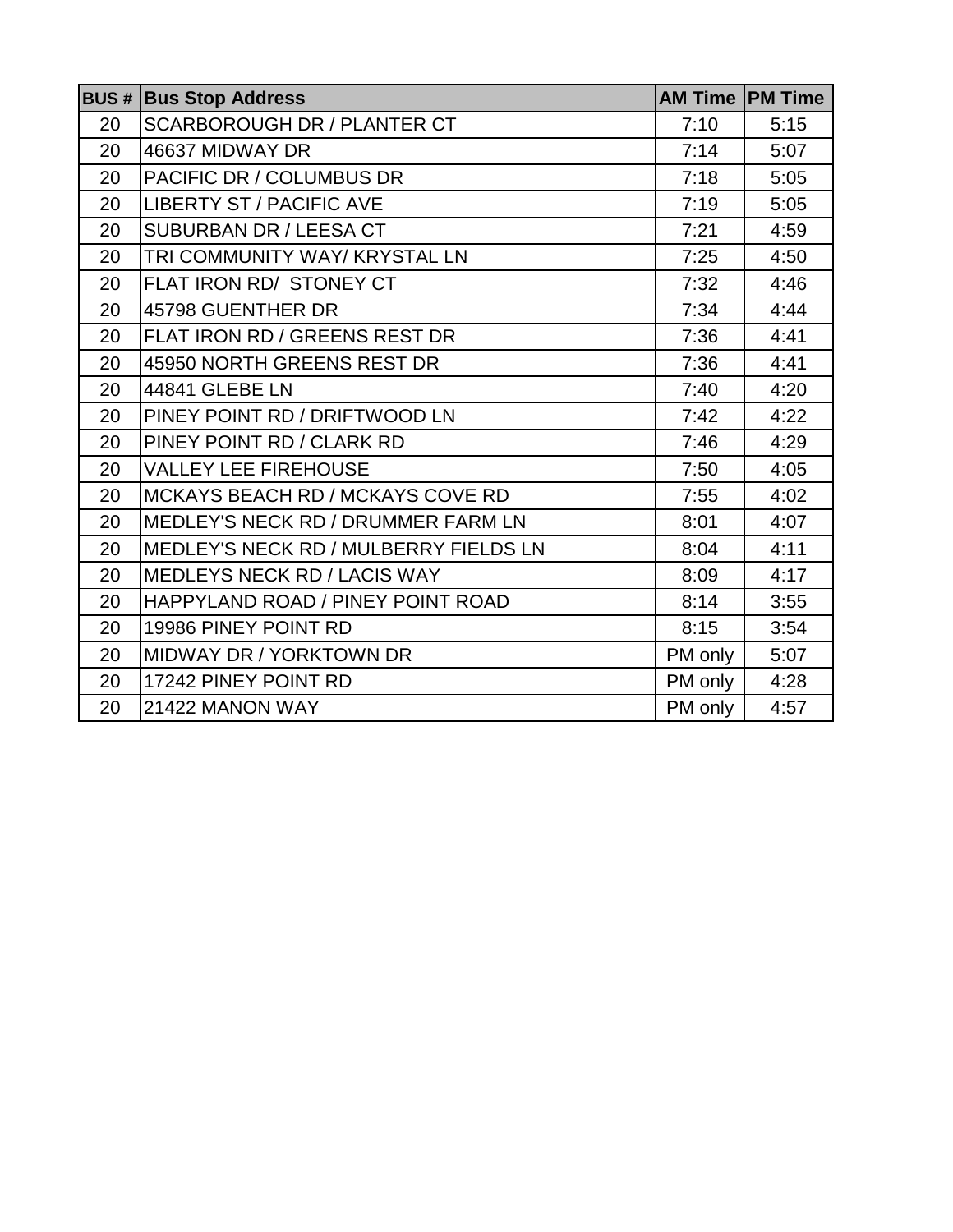|    | <b>BUS # Bus Stop Address</b>           | <b>AM Time IPM Time</b> |      |
|----|-----------------------------------------|-------------------------|------|
| 27 | 41274 NEW MARKET TURNER RD              | 7:04                    | 5:11 |
| 27 | 38739 NEW MARKET TURNER RD              | 7:05                    | 5:10 |
| 27 | <b>CHARLOTTE HALL LIBRARY</b>           | 7:10                    | 5:15 |
| 27 | POINT LOOKOUT RD / BAPTIST CHURCH RD    | 7:20                    | 5:20 |
| 27 | OAKVILLE RD / LOVEVILLE RD              | 7:30                    | 4:50 |
| 27 | MAR A LEE DR / MAR A LEE CT             | 7:33                    | 5:35 |
| 27 | 42075 FOX LANE/HOLLYWOOD                | 7:40                    | 4:27 |
| 27 | <b>MCINTOSH RD / CYNTHIA LN</b>         | 7:40                    | 4:27 |
| 27 | 26025 FRIENDSHIP SCHOOL RD              | 7:40                    | 4:35 |
| 27 | MCONTOSH RD / BEECHWOOD LN              | 7:42                    | 4:25 |
| 27 | <b>COVENTRY DR / HOLIDAY CT</b>         | 7:50                    | 4:28 |
| 27 | <b>COVENTRY DR / REAL QUIET DR</b>      | 7:52                    | 4:30 |
| 27 | MCINTOSH RD / SATCHEL PAIGE WAY         | 7:55                    | 4:35 |
| 27 | 23860 HOLLYWOOD RD / MCKAY'S FOOD STORE | 8:05                    | 4:20 |
| 27 | <b>COPLEY DR / NICHOLSON ST</b>         | 8:07                    | 4:18 |
| 27 | ST. JOHNS RD / ABELLS RUN DR            | 8:10                    | 4:17 |
| 27 | 45020 PATUXENT BEACH RD/ RIVERSONG      | PM only                 | 4:10 |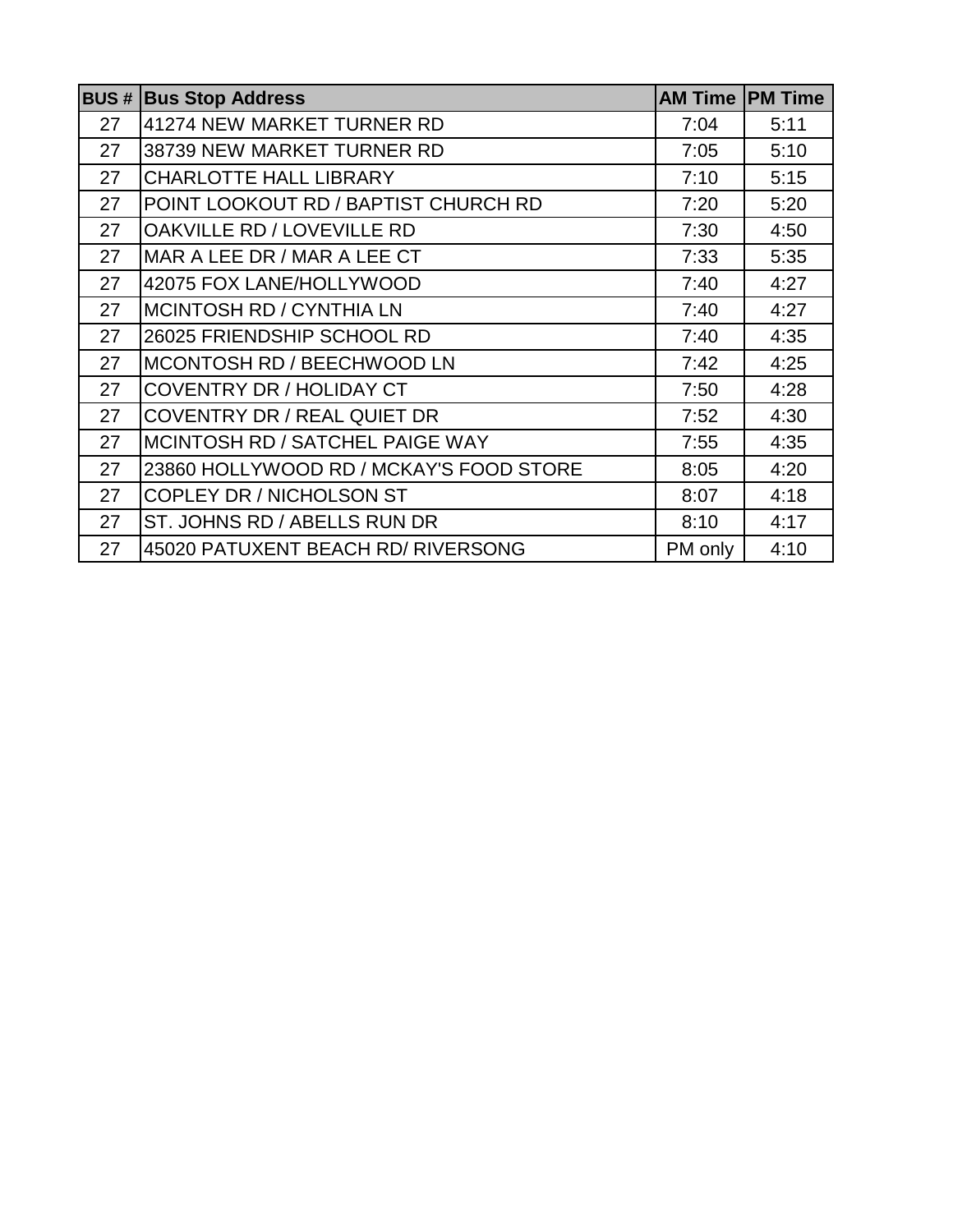|    | <b>BUS # Bus Stop Address</b>           |         | <b>AM Time   PM Time</b> |
|----|-----------------------------------------|---------|--------------------------|
| 28 | PIPER CT/SPITFIRE CT                    | 7:03    | 4:07                     |
| 28 | 20780 HERMANVILLE RD                    | 7:04    | 4:09                     |
| 28 | <b>GREEN LEAF RD / SILVER SLATE DR</b>  | 7:05    | 4:10                     |
| 28 | BAYWOODS DR / CARAWAY PL                | 7:10    | 4:15                     |
| 28 | BAYWOODS RD / LEEWARD CIR               | 7:11    | 4:17                     |
| 28 | LONG LN / PICKETTS HARBOR COURT         | 7:18    | 4:23                     |
| 28 | 23065 ESPERANZA DR                      | 7:32    | 4:40                     |
| 28 | <b>ESPERANZA DR / LAKE DR</b>           | 7:35    | 4:42                     |
| 28 | FDR BLVD / SCOTT CIR                    | 7:43    | 4:48                     |
| 28 | 45711 MILITARY LN/ GREENVIEW KNOLLS ELM | 7:47    | 5:09                     |
| 28 | 22317 CALLAHAN DR                       | 7:48    | 5:10                     |
| 28 | <b>CHURCH DR / GREENVIEW CT</b>         | 7:49    | 5:11                     |
| 28 | MAPLE RD / BOB'S COURT                  | 7:53    | 5:18                     |
| 28 | MAPLE RD / ELM CT                       | 7:54    | 5:17                     |
| 28 | 22913 CHESTNUT RD                       | 7:55    | 5:20                     |
| 28 | <b>GUNSTON DR / SPRUCE DR</b>           | 7:56    | 5:22                     |
| 28 | 45625 SPRUCE DR                         | 7:56    | 5:22                     |
| 28 | 22980 TOWN CREEK DR                     | 7:58    | 5:28                     |
| 28 | 23101 TOWN CREEK DR                     | 7:58    | 5:25                     |
| 28 | ATHLONE DR / KINNEGAD DR                | 8:05    | 5:15                     |
| 28 | DUNLEIGH DR / DUNLEIGH CT               | 8:05    | 4:35                     |
| 28 | LONGFIELDS BLVD / NICHOLAS CT           | 8:07    | 5:13                     |
| 28 | SUNFLOWER ST / GOLDENROD DR             | 8:10    | 4:05                     |
| 28 | POINT LOOKOUT RD @ PARK HALL ELEM       | 8:10    | 4:05                     |
| 28 | <b>CLIPPER DR / SCHOONER CT</b>         | 8:12    | 4:58                     |
| 28 | <b>CLIPPER CT / CARAVEL CT</b>          | 8:13    | 4:59                     |
| 28 | RUTHERFORD BLVD / HARRISON ST           | 8:15    | AM only                  |
| 28 | 45711 SHADY CEDAR LN                    | 8:17    | 5:05                     |
| 28 | DRY MILL / PLEASANT MILL DR             | 8:18    | 3:55                     |
| 28 | PLEASANT MILL DR / HARVEST MILL CT      | 8:18    | 3:55                     |
| 28 | <b>CORNERSTONE PRESBYTERIAN CHURCH</b>  | PM only | 5:30                     |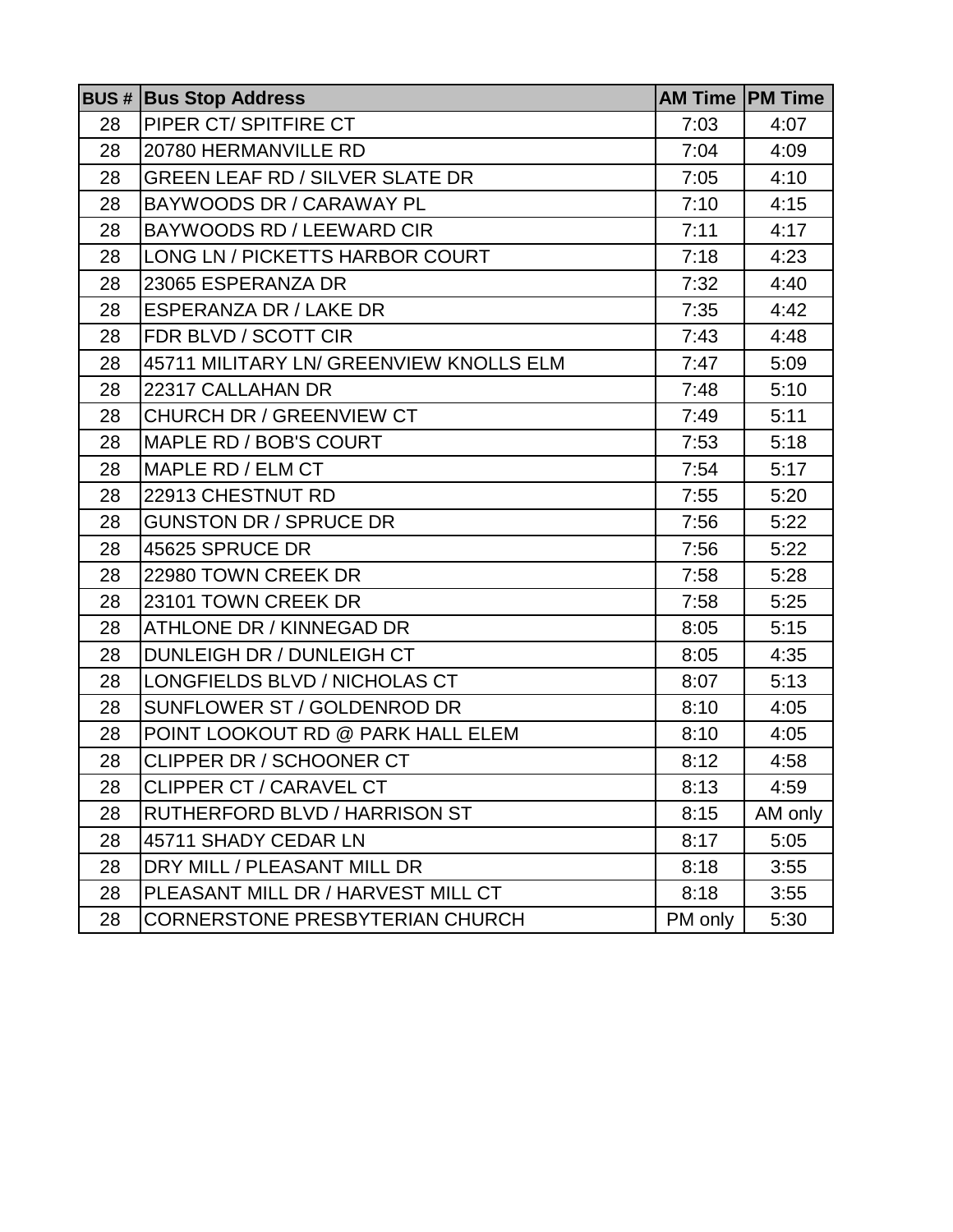|    | <b>BUS # Bus Stop Address</b>       | <b>AM Time PM Time</b> |         |
|----|-------------------------------------|------------------------|---------|
| 29 | POINT LOOKOUT RD / LILLY LN         | 7:03                   | 3:48    |
| 29 | <b>HERITAGE DR / FAIRWOOD CT</b>    | 7:09                   | 3:56    |
| 29 | POINT LOOKOUT RD / ROSE HILL DR     | 7:16                   | 4:03    |
| 29 | MISS BESSIE DR / JENIFER CT         | 7:20                   | 4:06    |
| 29 | <b>CLARKES REST DR / LINDSAY RD</b> | 7:24                   | 4:09    |
| 29 | WHITE OAK RD / ENOCH RD             | 7:32                   | 4:17    |
| 29 | FAIRWAY DR / HAZELTINE COURT        | 7:36                   | 4:21    |
| 29 | <b>MEADOW DR / MEADOW CT</b>        | 7:39                   | 4:24    |
| 29 | <b>MEADOW DR / LAKE CIR</b>         | 7:39                   | 4:24    |
| 29 | POTOMAC VIEW DR / MEADOW DR         | 7:40                   | 4:25    |
| 29 | <b>BULL RD / AVENMAR DR</b>         | 7:44                   | 4:29    |
| 29 | 22818 NEWTOWNE NECK RD              | 7:45                   | 4:30    |
| 29 | <b>FAIRGROUNDS RD / BEEM LN</b>     | 7:56                   | 4:41    |
| 29 | <b>BRETON BEACH RD / MAYDEL</b>     | 8:05                   | 4:50    |
| 29 | MEDLEYS NECK RD / SWANS CT          | 8:11                   | AM only |
| 29 | CEDARWOOD/CHESTNUT RIDGE DR.        | 8:18                   | 5:02    |
| 29 | 44133 WOODMONT DR                   | 8:23                   | 5:07    |
| 29 | ASTER DR / BOXWOOD DR               | PM only                | 3:49    |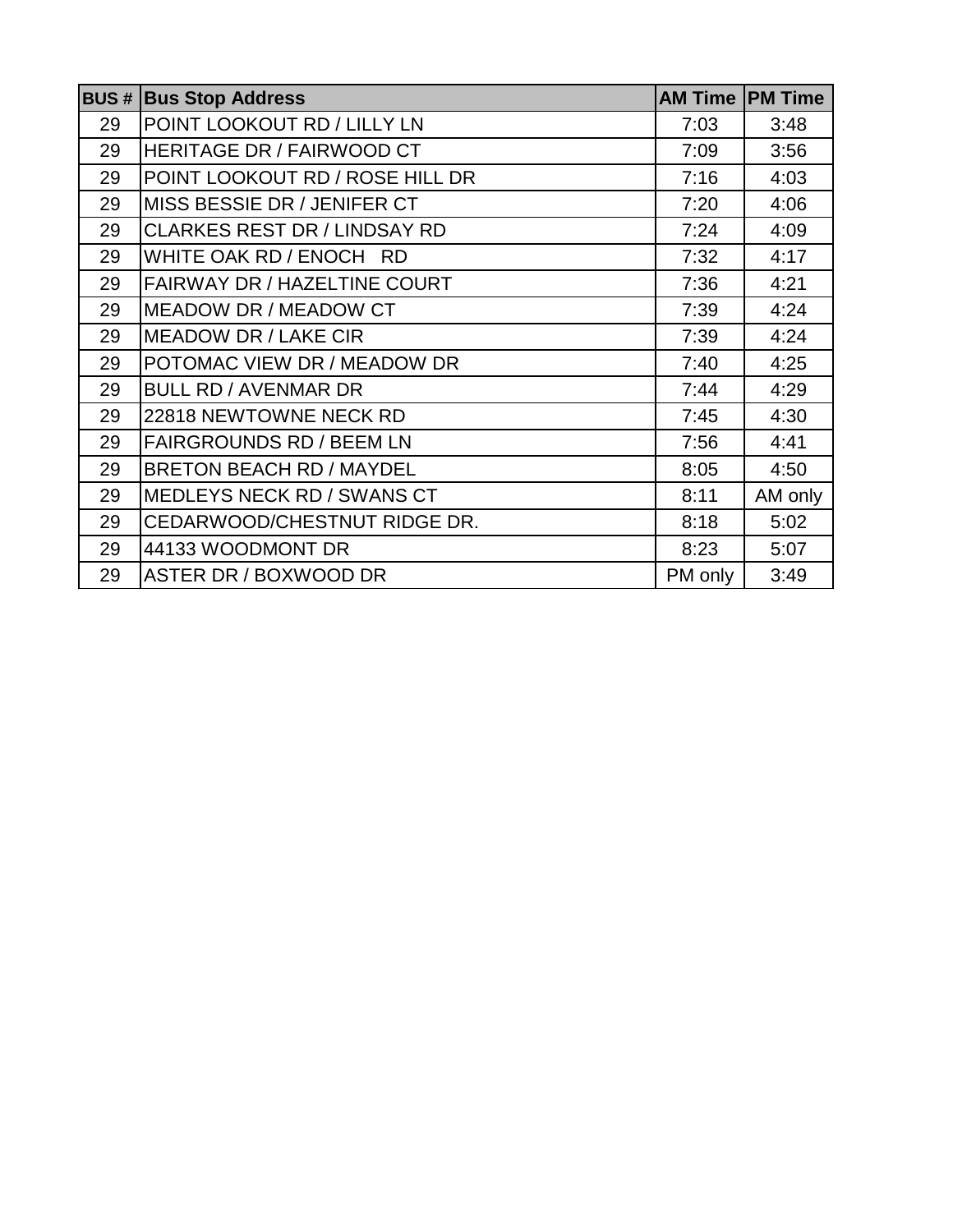|    | <b>BUS # Bus Stop Address</b>        | <b>AM Time PM Time</b> |      |
|----|--------------------------------------|------------------------|------|
| 31 | 20738 POINT LOOKOUT RD/ KCA          | 7:00                   | 5:35 |
| 31 | 20655 BRIARCLIFF/WIICKSHIRE          | 7:18                   | 4:12 |
| 31 | POPLAR RIDGE RD / PEACH TREE WAY     | 7:21                   | 4:15 |
| 31 | <b>19130 TIDEWATER CT</b>            | 7:25                   | 4:22 |
| 31 | 19287 CORNWALLIS CT                  | 7:25                   | 4:25 |
| 31 | 49596 MATES CT                       | 7:32                   | 4:35 |
| 31 | BENNETT DR / BENNETT CT              | 7:37                   | 4:40 |
| 31 | <b>FRESH POND NECK RD</b>            | 7:40                   | 4:43 |
| 31 | POINT LOOKOUT RD / BUZZ'S MARINA WAY | 7:41                   | 4:45 |
| 31 | POINT LOOKOUT RD / TRAPP RD          | 7:46                   | 4:49 |
| 31 | <b>VILLA RD/ GRAYSON RD</b>          | 7:49                   | 5:52 |
| 31 | 48617 BEACHVILLE RD                  | 7:52                   | 4:55 |
| 31 | <b>BAUER RD / MEMORY LN</b>          | 8:02                   | 5:03 |
| 31 | 47488 S. SNOWHILL MANOR RD           | 8:05                   | 5:08 |
| 31 | <b>GILLIAM DR / JEREMY CT</b>        | 8:13                   | 4:05 |
| 31 | 18641 POINT LOOKOUT RD               | 8:15                   | 4:00 |
| 31 | 40404 HILTON RIDGE RD.               | 8:20                   | 3:58 |
| 31 | 20822 WOLFTRAP ST                    | 8:24                   | 3:55 |
| 31 | FOX RUN RD / DOVE CT                 | 8:25                   | 3:57 |
| 31 | 47356 FRANCINE CT                    | PM only                | 4:04 |